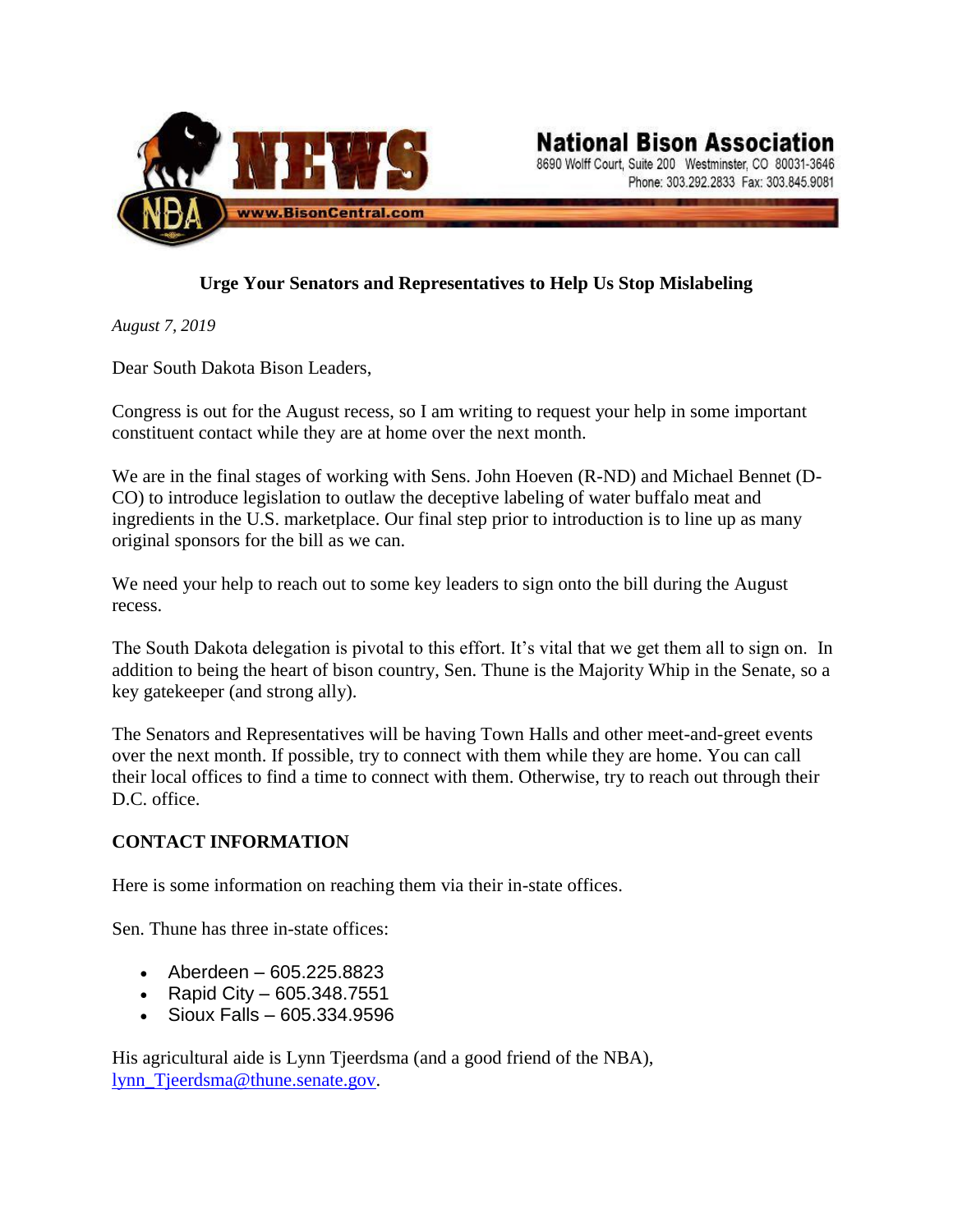Sen. Mike Rounds has four in-state offices:

- Aberdeen 605.225.0366
- Pierre 605.224.1450
- Rapid City 605.343.5035
- Sioux Falls 605.336.0486

His agricultural aide is Logan Penfield, logan penfield@rounds.senate.gov.

Rep. Dusty Johnson lists only the phone number for his Aberdeen office:

• Aberdeen – 605.225.8823

His agricultural aide is John Weber, [john.weber@mail.house.gov.](mailto:john.weber@mail.house.gov)

Don't hesitate to reach out to any of the rest of the delegation, is you have any connections with them. If you need phone numbers, please reach out to me at [david@bisoncentral.com.](mailto:david@bisoncentral.com) And, if you get names and email addresses for the key ag contacts, please send along.

And, staff members tend to turn over, so let me know if the contact info I've provided is outdated.

## **YOUR MESSAGE**

Please send those contacts a copy of the [attached white paper,](https://www.dakotabuffalo.com/wp-content/uploads/2019/08/White-Paper-Water-Buffalo-in-the-U.S.-Marketplace.pdf) which includes the draft Senate legislation. The House version will be identical.

Here are the key talking points.

• Mention that U.S. bison producers have been seriously harmed by imports of cheap, deceptively labeled water buffalo meat and pet food ingredients.

(Senate Side)

- U.S. Sens. John Hoeven (R-ND) and Michael Bennet (D-CO) are preparing to introduce legislation (included in the attached white paper) to prohibit this deceptive practice.
- This legislation has been reviewed by FDA.
- We want to urge the Senator to sign on as an original sponsor of this bill.
- Please contact Savannah Block in Sen. Hoeven' s office [\(Savannah\\_Block@hoeven.senate.gov\)](mailto:Savannah_Block@hoeven.senate.gov) to sign onto the bill.